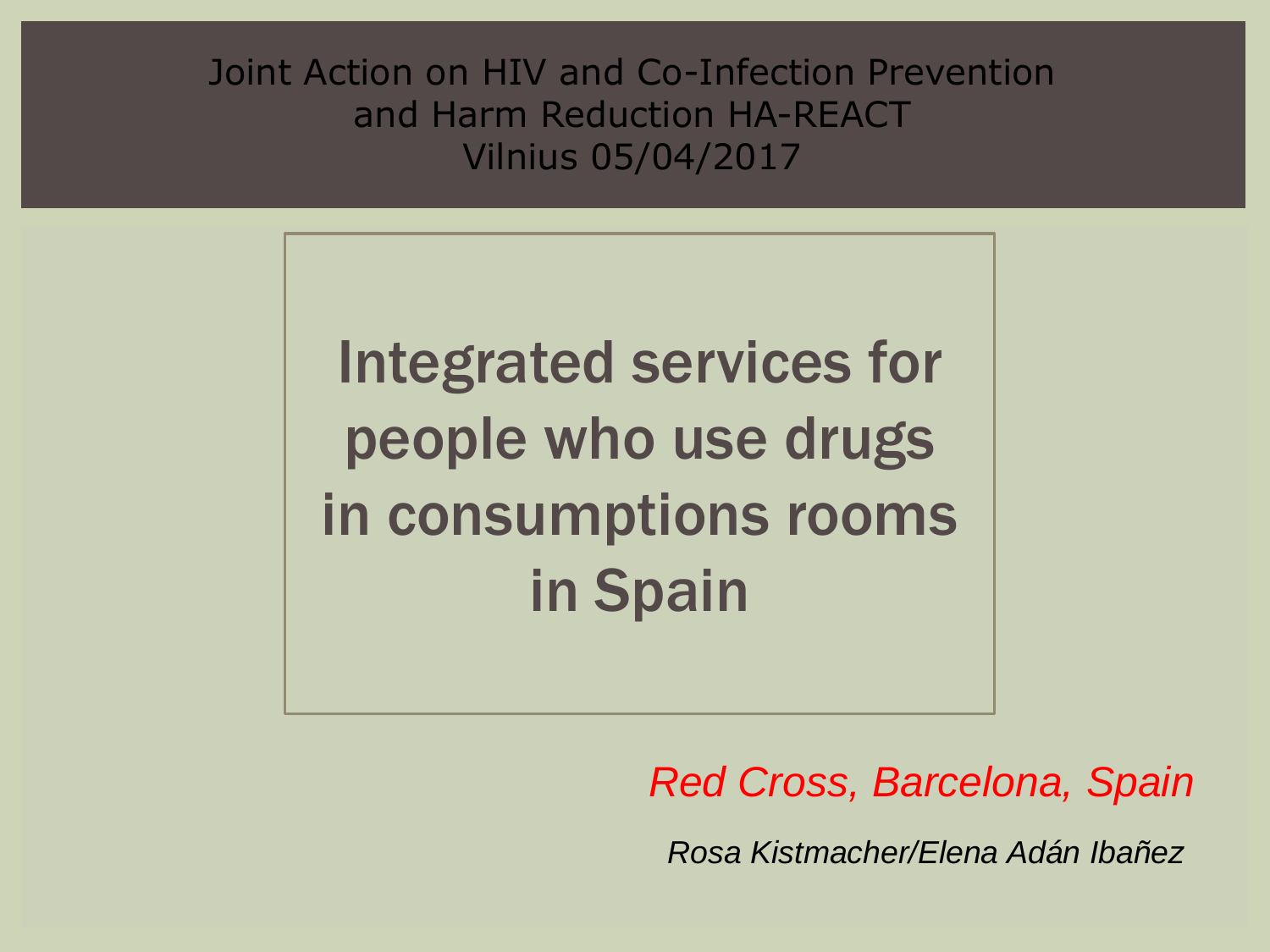# A LITTLE BIT OF HISTORY…

TIME

**Spain:Democracy** 

NO DE JEIS QUE EL

ESPANA

### **1977-1981 Political Transition**

Premier Adolfo Suárez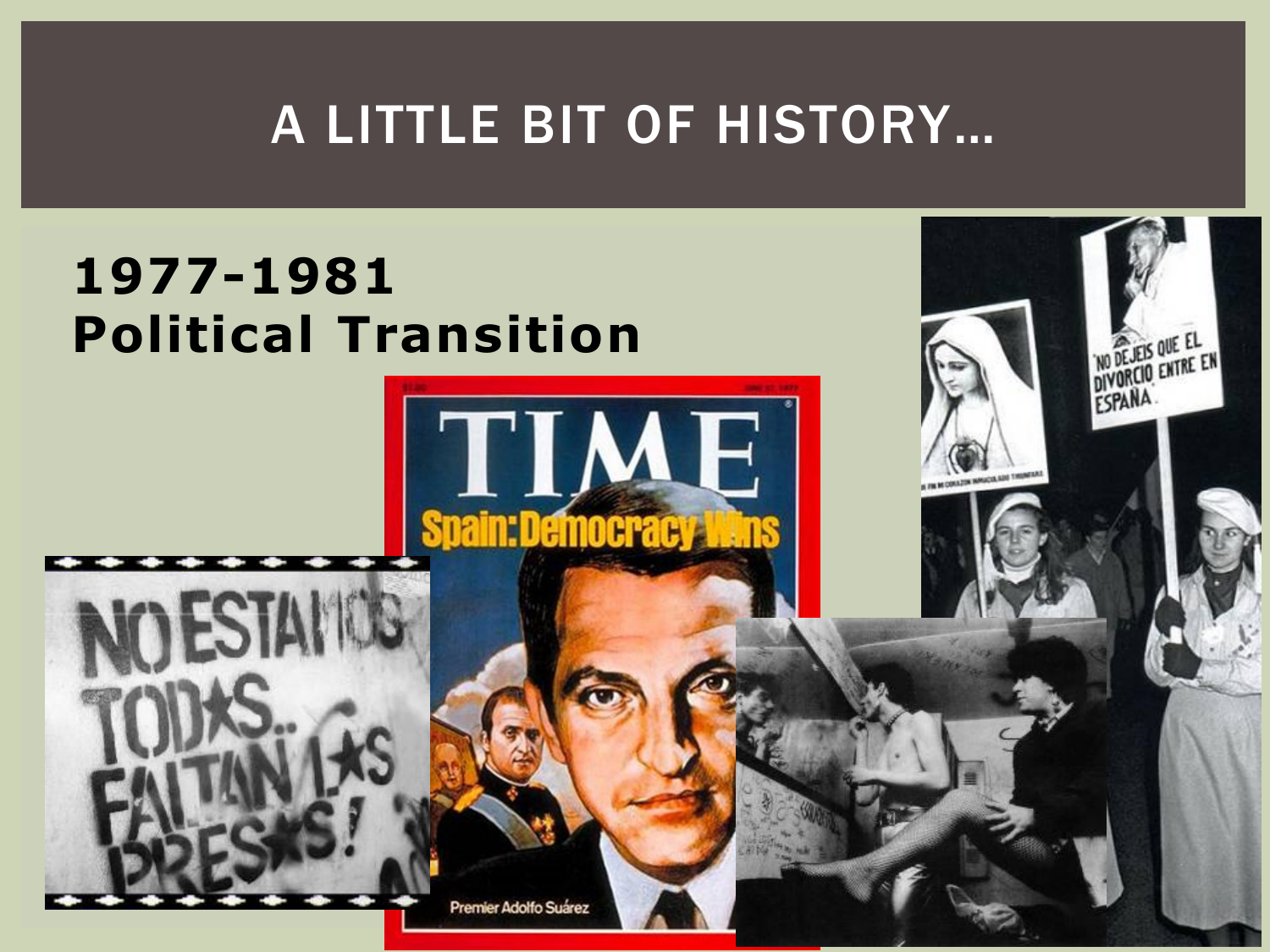#### **1982-1992 "THE HEROIN ISSUE"**

**CINE S.A.** presentan



Minights por 1952 STEPHE DE EL 1976 / JESE APRIMO DE LA 1978 A.  $c$ live Nasian Colores 105 CRESOV Bank Second Estate reliable 2001AM 12:

**EL PAIS QUAL DE LAS GOND DE LA MILIARA** El Partido Socialista, con 201 escaños, consigue

la mayoría absoluta para gobernar la nación

**Vietos** 



HALLEOO A LA EDAD DE ANOS (Relievale con has diabou) D.E.P. LA DROGA MATA

La victoria de la normalidad

**VOS ESTIMADOS**  $\overline{u}$ 

 $11$ 

edtorial.

**Viernes** 29 octubre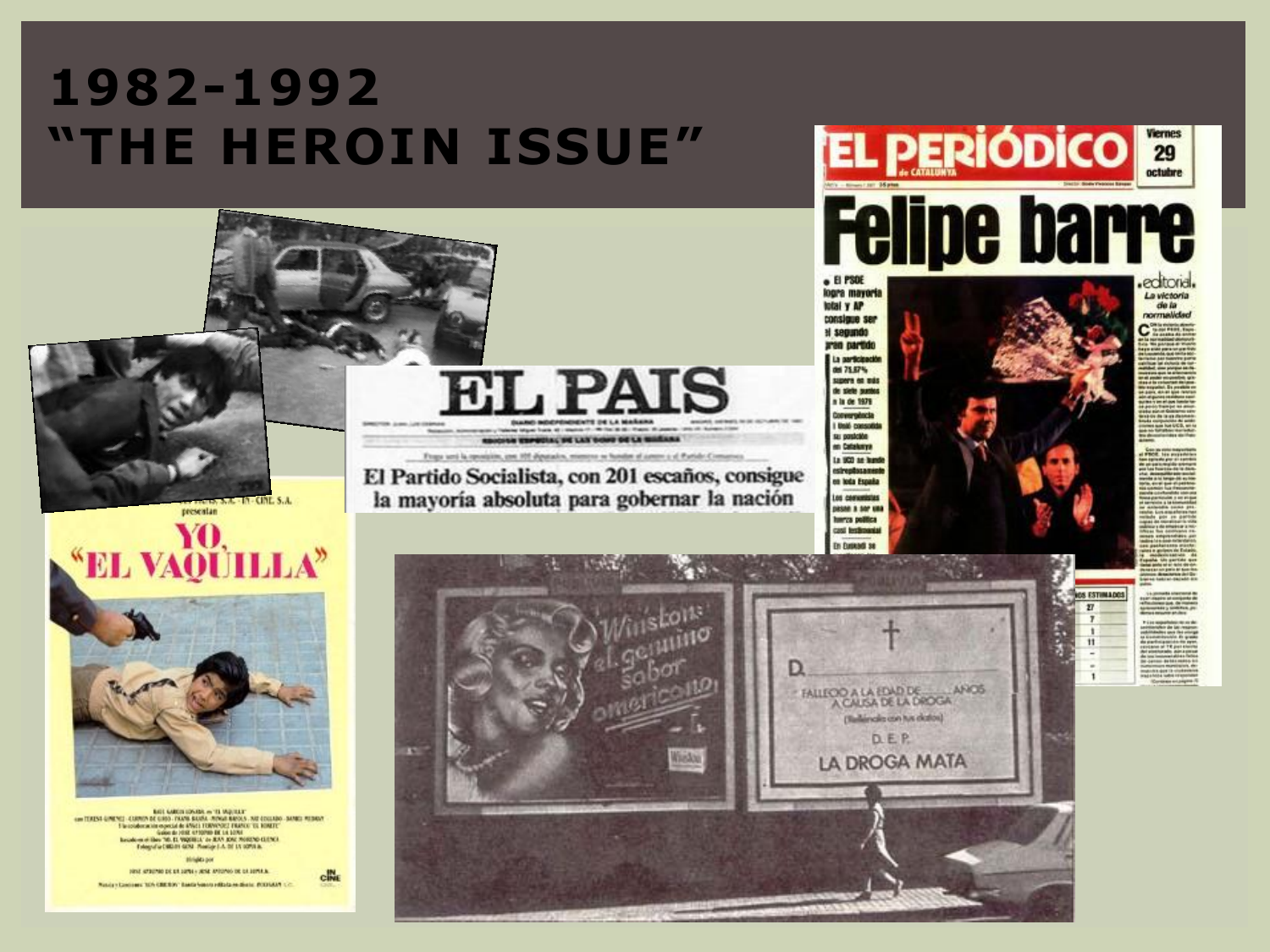### AIDS CASES IN SPAIN 1981-2014



Área de Vigilancia de VIH y Comportamientos de Riesgo. Vigilancia Epidemiológica del VIH y sida en España: Sistema de Información sobre Nuevos Diagnósticos de VIH y Registro Nacional de Casos de Sida. Plan Nacional sobre el Sida - S.G. de Promoción de la Salud y Epidemiología / Centro Nacional de Epidemiología - ISCIII. Madrid; Nov 2015.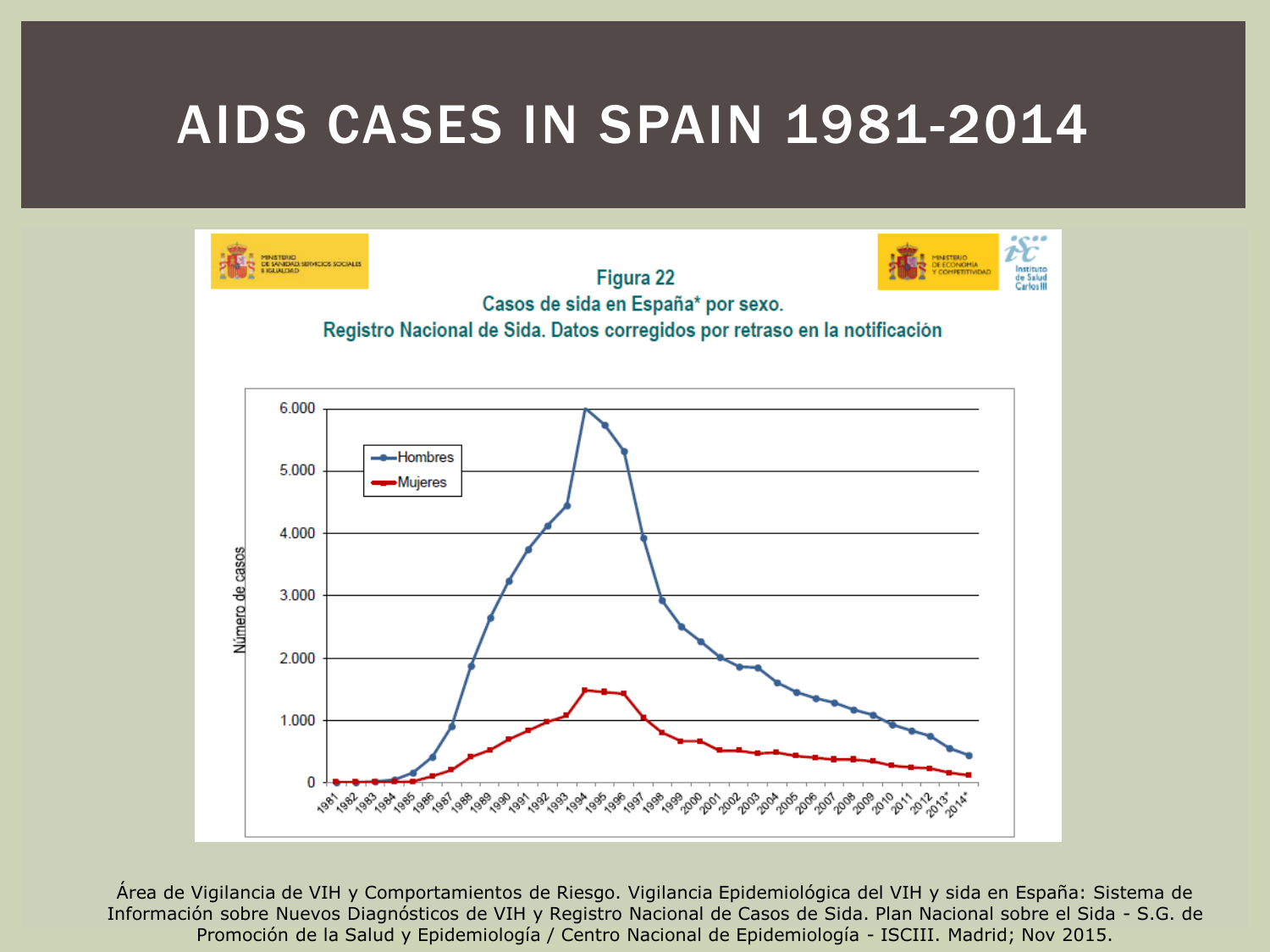# AIDS CASES IN SPAIN – WAY OF TRANSMISSION 1981-2014

Tabla 13: Casos de sida en España por modo de transmisión y año de diagnóstico. Registro Nacional de Sida, Fecha de actualización: 30 de junio de 2015. Datos corregidos por retraso en la notificación.

| Año de diagnóstico | Modo de transmisión |              |               |                         |                                    |                         | <b>TOTAL*</b> |
|--------------------|---------------------|--------------|---------------|-------------------------|------------------------------------|-------------------------|---------------|
|                    | <b>HSH</b>          | Heterosexual | <b>PID</b>    | <b>Materno-infantil</b> | <b>Hemoderivados</b>               | <b>Transfusion</b>      |               |
| 1981               | $\mathbf{1}$        | 0            | لمما          | 0                       | 0                                  | 0                       | 1             |
| 1982               | 1                   | 0            | 1             | 0                       | 2                                  | 0                       | 4             |
| 1983               | 4                   | 0            | 4             | 0                       | 4                                  | $\overline{2}$          | 14            |
| 1984               | 12                  | 0            | 22            | 1                       | 12                                 | 1                       | 52            |
| 1985               | 37                  | 4            | 109           | 6                       | 19                                 | 1                       | 178           |
| 1986               | 88                  | 16           | 315           | 23                      | 43                                 | 8                       | 500           |
| 1987               | 211                 | 47           | 716           | 34                      | 47                                 | 20                      | 1096          |
| 1988               | 340                 | 101          | 1581          | 88                      | 77                                 | 32                      | 2274          |
| 1989               | 526                 | 194          | 2175          | 88                      | 84                                 | 31                      | 3171          |
| 1990               | 585                 | 323          | 2744          | 69                      | 67                                 | 41                      | 3941          |
| 1991               | 710                 | 423          | 3061          | 86                      | 78                                 | 44                      | 4578          |
| 1992               | 795                 | 559          | 3332          | 83                      | 58                                 | 43                      | 5093          |
| 1993               | 820                 | 700          | 3595          | 86                      | 53                                 | 30                      | 5524          |
| 1994               | 925                 | 1037         | 5102          | 84                      | 69                                 | 23                      | 7495          |
| 1995               | 961                 | 1093         | 4748          | 84                      | 59                                 | 23                      | 7198          |
| 1996               | 794                 | 1180         | 4407          | 55                      | 54                                 | 17                      | 6756          |
| 1997               | 543                 | 934          | 3176          | 42                      | 24                                 | 18                      | 4970          |
| 1998               | 452                 | 806          | 2240          | 24                      | 10                                 | 6                       | 3735          |
| 1999               | 387                 | 672          | 1832          | 17                      | 8                                  | 10                      | 3165          |
| 2000               | 379                 | 660          | 1610          | 12                      | 8                                  | 4                       | 2927          |
| 2001               | 334                 | 610          | 1329          | 13                      | 12                                 | 13                      | 2522          |
| 2002               | 327                 | 643          | 1200          | 9                       | 6                                  | $\overline{2}$          | 2369          |
| 2003               | 357                 | 626          | 1148          | 10                      | 7                                  | 4                       | 2312          |
| 2004               | 345                 | 596          | 972           | 6                       | 6                                  | 2                       | 2087          |
| 2005               | 291                 | 579          | 850           | 9                       | 3                                  | 4                       | 1874          |
| 2006               | 302                 | 535          | 750           | $\overline{7}$          | 3                                  | 1                       | 1752          |
| 2007               | 300                 | 490          | 671           | 10                      | 6                                  | 2                       | 1639          |
| 2008               | 322                 | 535          | 537           | 8                       | 2                                  | 7                       | 1544          |
| 2009               | 315                 | 491          | 450           | 8                       | 5                                  | $\overline{2}$          | 1418          |
| 2010               | 338                 | 394          | 336           | 3                       | 1                                  | $\overline{2}$          | 1206          |
| 2011               | 314                 | 344          | 290           | 3                       | 3                                  | $\bf{0}$                | 1063          |
| 2012**             | 313                 | 321          | 230           | 3                       | 0                                  | $\overline{\mathbf{2}}$ | 968           |
| 2013**             | 235                 | 233          | 163           | 3                       | 0                                  | $\overline{2}$          | 713           |
| 2014**<br>10011112 | 195                 | 186          | 114<br>nin n. | 0                       | 0<br><b>Altres and Association</b> | $\Omega$                | 557           |

 $PID =$ people who inject drugs

HSH=Hombres que mantienen relaciones sexuales con hombres; PID=Personas que se inyectan drogas. \*En el total se incluyen también los casos con modo de transmisión no informada; \*\*Estimaciones corregidas por retraso que pueden sufrir modificaciones conforme se complete la notificación.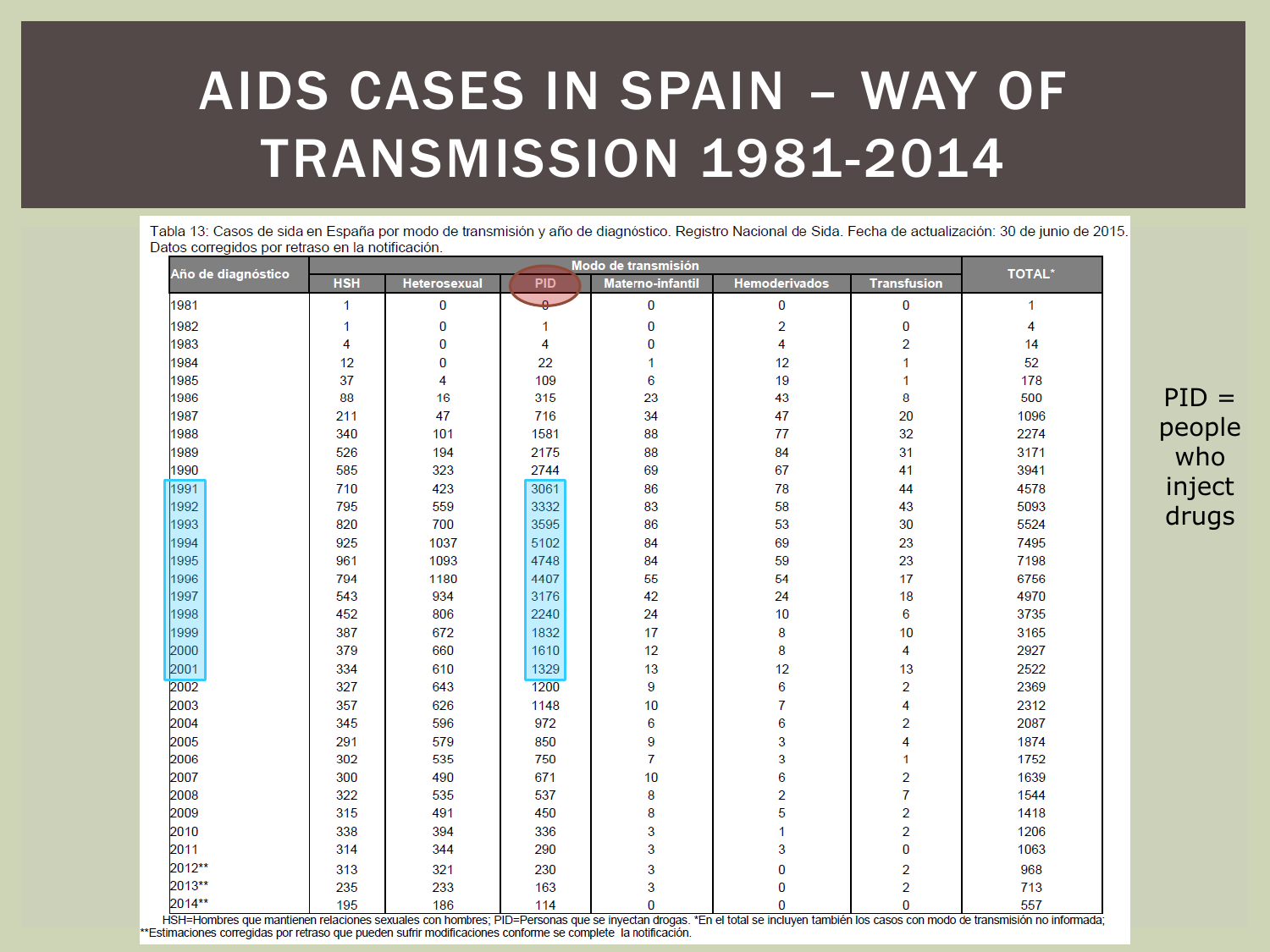# AIDS CASES IN SPAIN – Total vs. PID 1991-2001

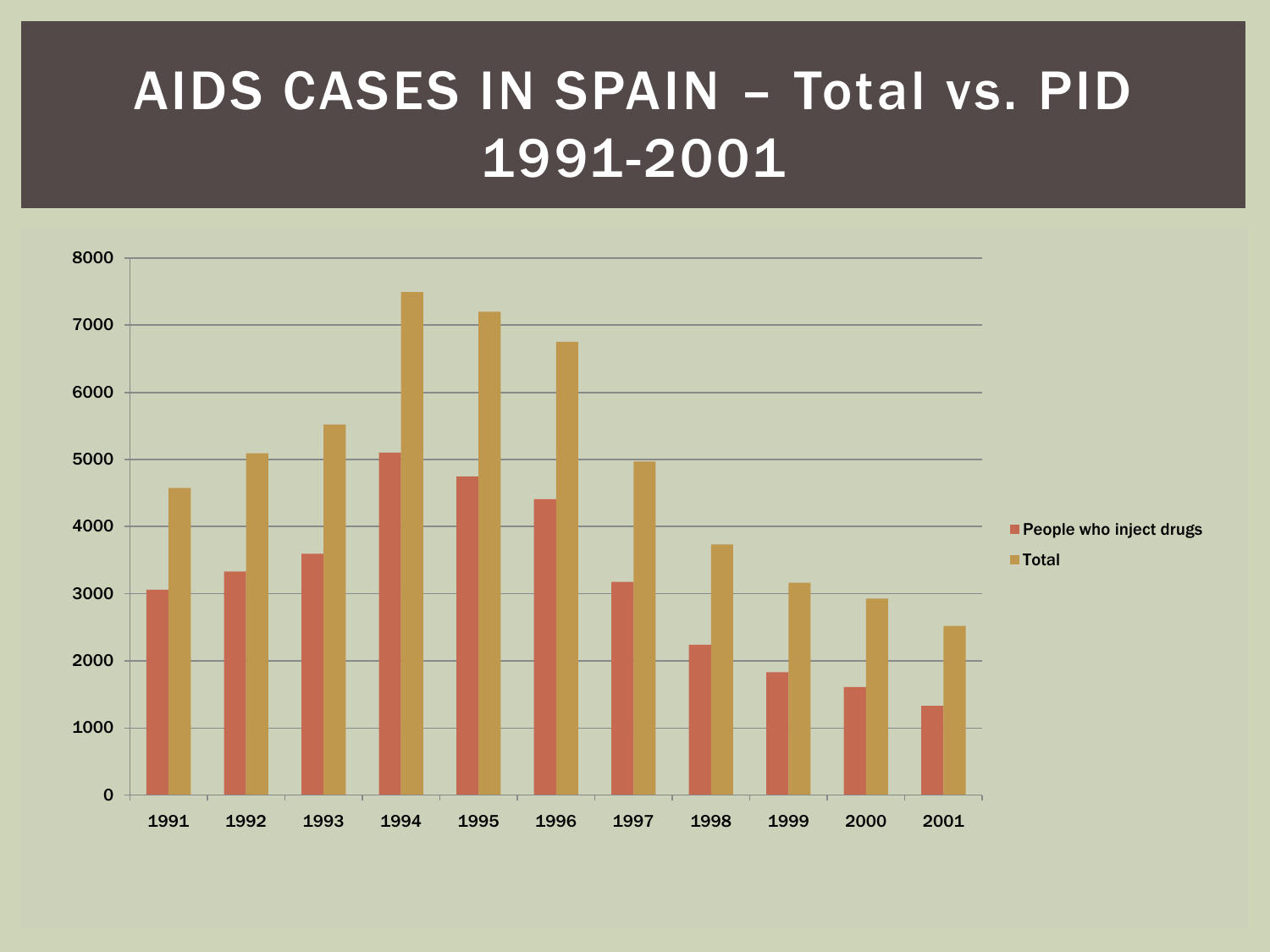# BARCELONA – HIV INCIDENCE IN PUD\* 1991-2001



Fuente: Sistema d'Informació de Drogues de Barcelona.

Figura 5. Prevalencia e incidencia del VIH en usuarios de drogas ilegales que inician tratamiento, por año. Barcelona, 1991-2001.

VIH/SIDA · BARCELONA · 1981-2002 / XIV Edición Conferencia Internacional sobre el Sida  $*PUD = people$ 

who use drugs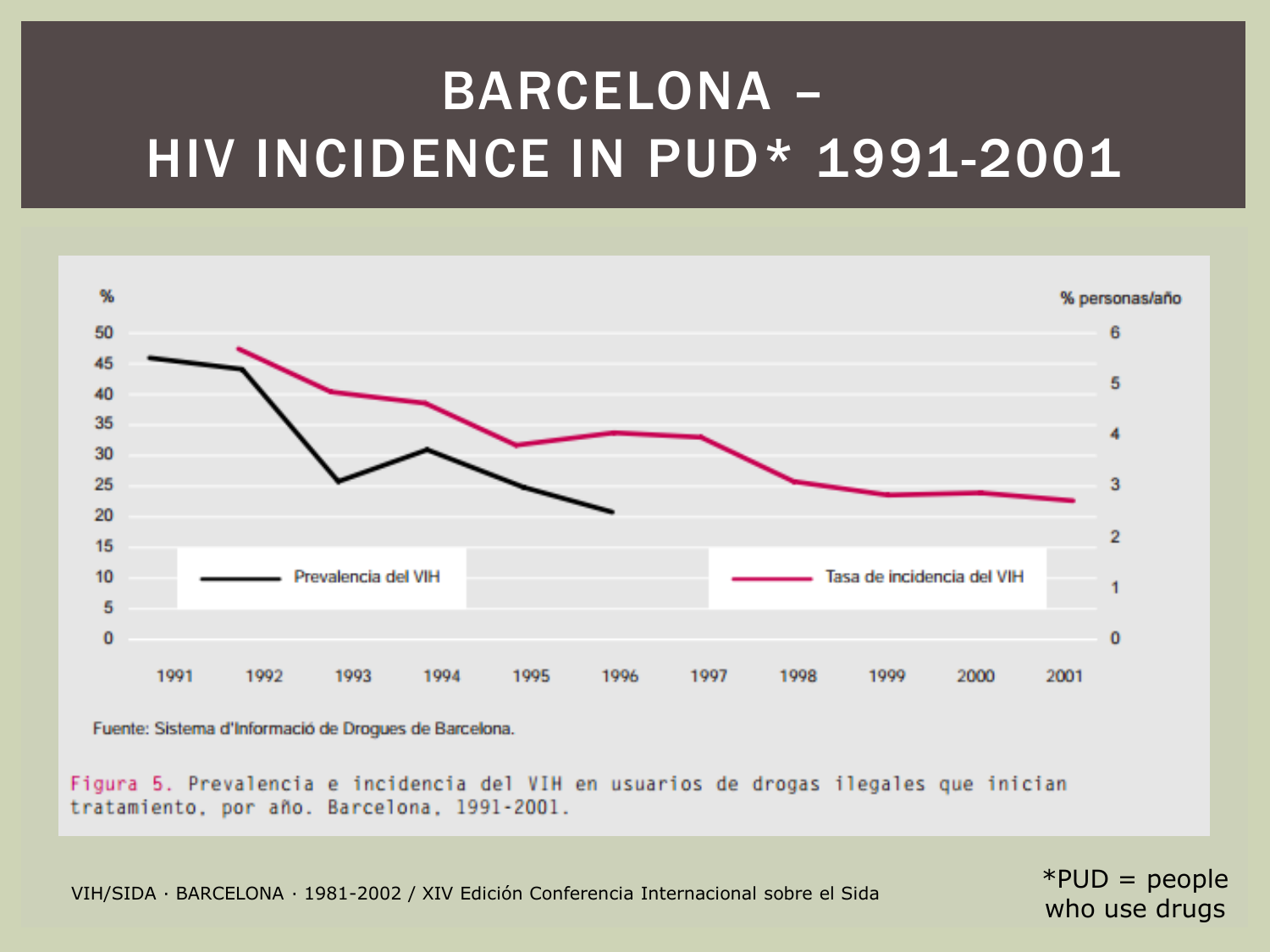## ACTUALITY



AIDS cases in Spain 2005-2015, by way of transmission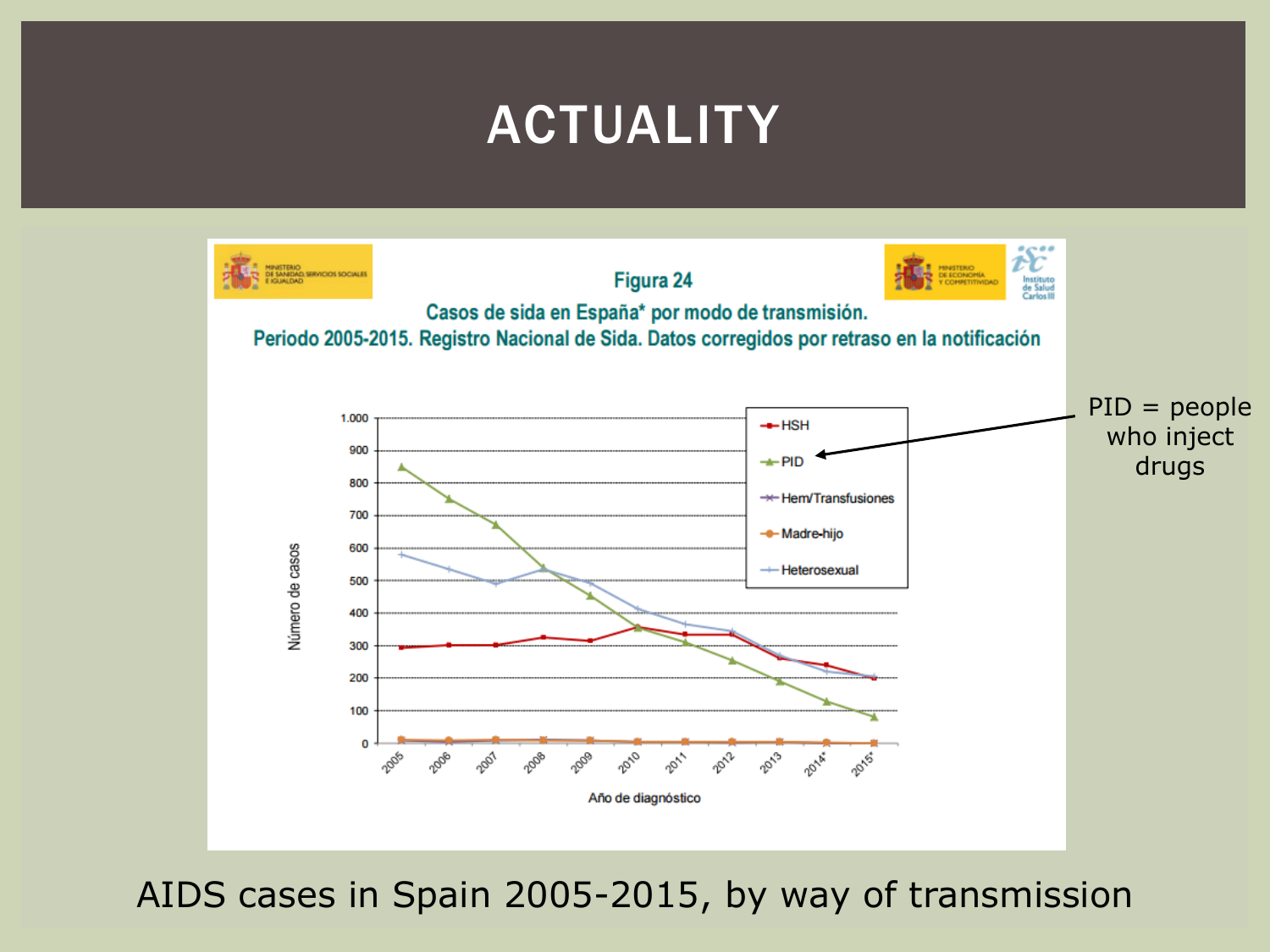## ACTUALITY



*New diagnoses of HIV* in Spain by way of transmission in 2015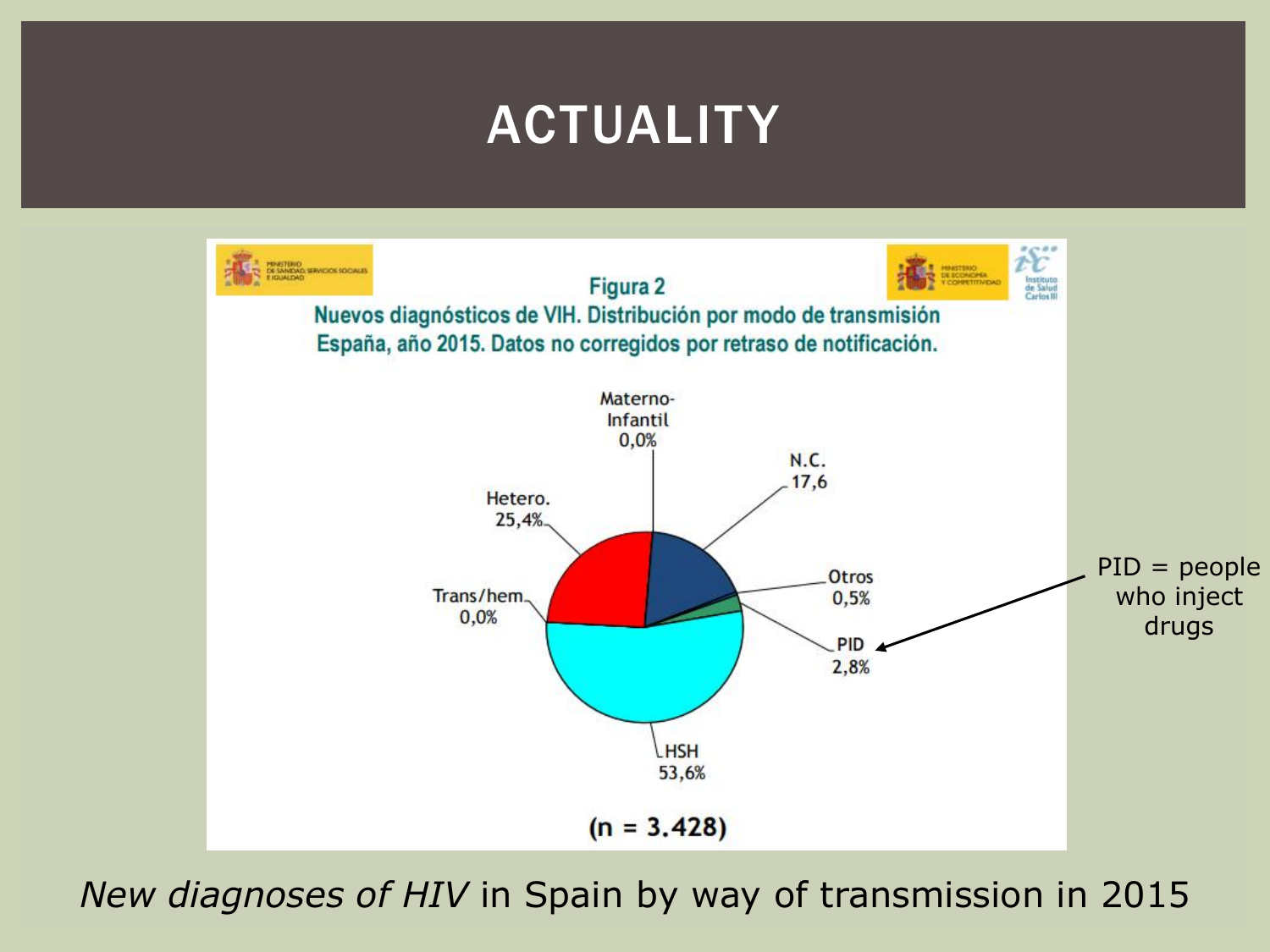# SO HOW DID WE DO IT?

#### Spain reacted *late*, but once we did, we did so effectively. By **guaranteeing** people who use drugs **access to**:

- Methadone and other treatment programs
- **Needle exchange programs and other paraphernalia**
- Low threshold harm reduction services
- **Education on safer use and safer sex**
- **Drug consumption rooms**
- Test-and-Treat Strategies for prevention of HIV + VHC infection (rapid test and conventional blood test)
- Medical care / linkage to care
- Outreach work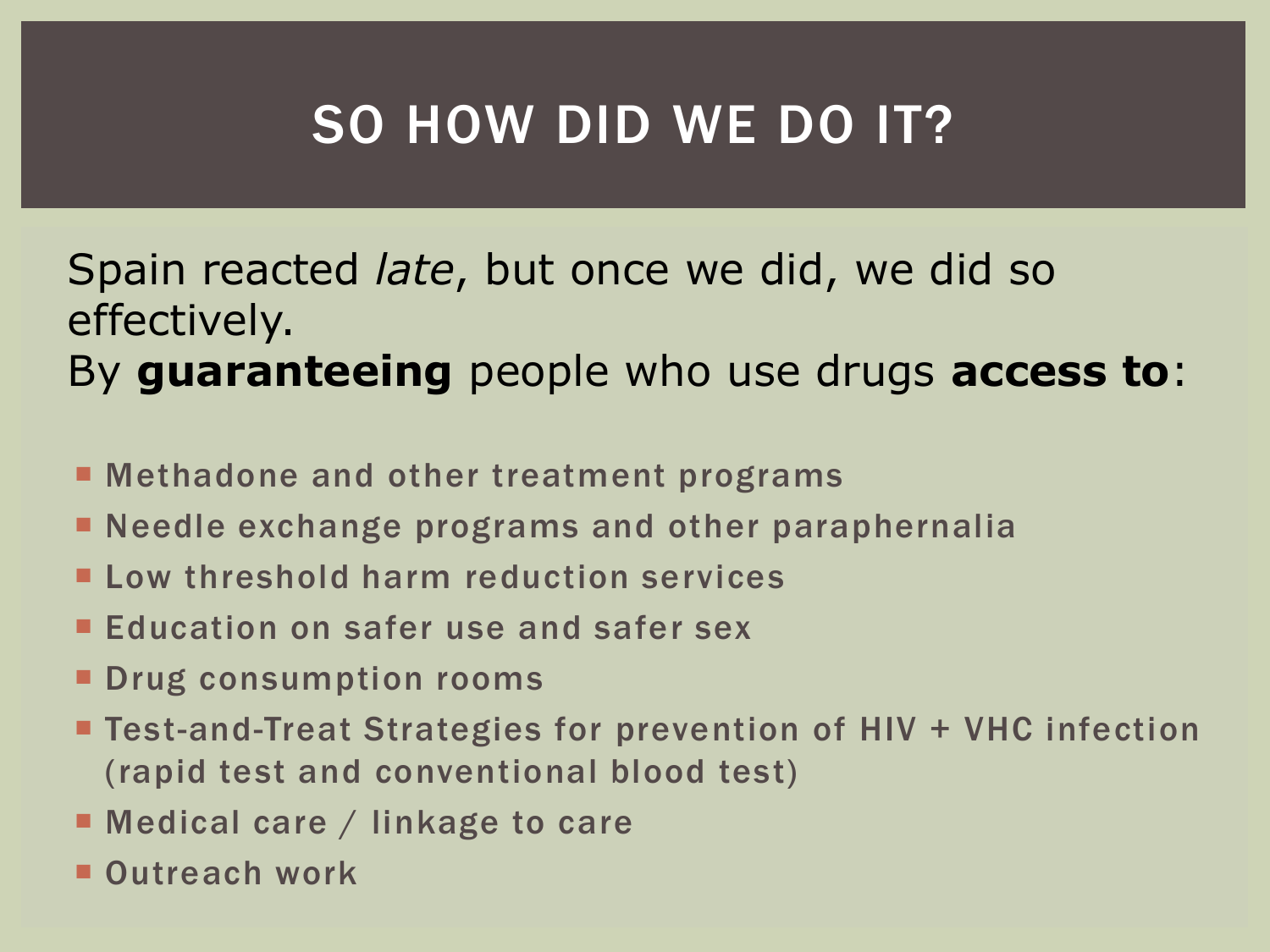#### DRUG CONSUMPTION ROOMS (DCRs) / SAFER INJECTION FACILITIES (SIFs) in Spain

| <b>DRUG</b><br><b>CONSUMPTION</b><br><b>ROOM (DCR)</b> | <b>Operating period</b>              | Capacity / $N^{\circ}$ of places                                                                | <b>Context</b>                                                                                                                                                                           |  |
|--------------------------------------------------------|--------------------------------------|-------------------------------------------------------------------------------------------------|------------------------------------------------------------------------------------------------------------------------------------------------------------------------------------------|--|
| <b>DAVE (Madrid)</b>                                   | May 2000 until December 2011         | 10 places for injected drug<br>use                                                              | Situated close to a slum/in the outskirts of<br>Madrid, open drug scene. Closed due to lack<br>of funding.                                                                               |  |
| <b>Can Tunis</b><br>(Barcelona)                        | Sept 2001 until December 2004        | 3 places in a tent / from<br>2002 onwards mobile unit<br>with 5 spaces for injected<br>drug use | Open drug scene in the outskirts of<br>Barcelona, totally insalubrious conditions.<br>Closed by the end of 2004 due to<br>privatization of the area.                                     |  |
| <b>SAPS (Barcelona)</b>                                | October 2003 until September<br>2016 | 2 places for injected drug<br><b>use</b>                                                        | Located in the city center, in a drop-in that<br>opened 1993. Also attends sex workers.                                                                                                  |  |
| <b>DCR Médicos del</b><br>Mundo (Bilbao)               | November 2003 to the present         | 6 places for injected drug<br>use/ 6 spaces for inhaled<br>drug use since 2005                  | Located in the city center, after a long<br>process of planning and active participation<br>of all implicated agents.                                                                    |  |
| <b>El Local La Mina</b><br>(Sant Adrià)                | June 2004 to the present             | At first 2 spaces/ then $4/$<br>since 2013 8 places for<br>injected drug use                    | Situated at the border to Barcelona, in a<br>neighborhood where historically drug trade is<br>the income for a lot of families. Nonetheless,<br>those same people don't support the DCR. |  |
| <b>Baluard</b><br>(Barcelona)                          | December 2004 to the present         | 5 places for injected drug<br>use $/$ since 2009 6 places<br>for inhaled use                    | After Can Tunis was closed, Baluard opened<br>in the center of Barcelona, very close to<br>SAPS. They also offer a low threshold<br>methadone program.                                   |  |

Clua García R. Salas de consumo higiénico en España (2000-2013). Salud Colectiva. 2015; 11(2):261-282.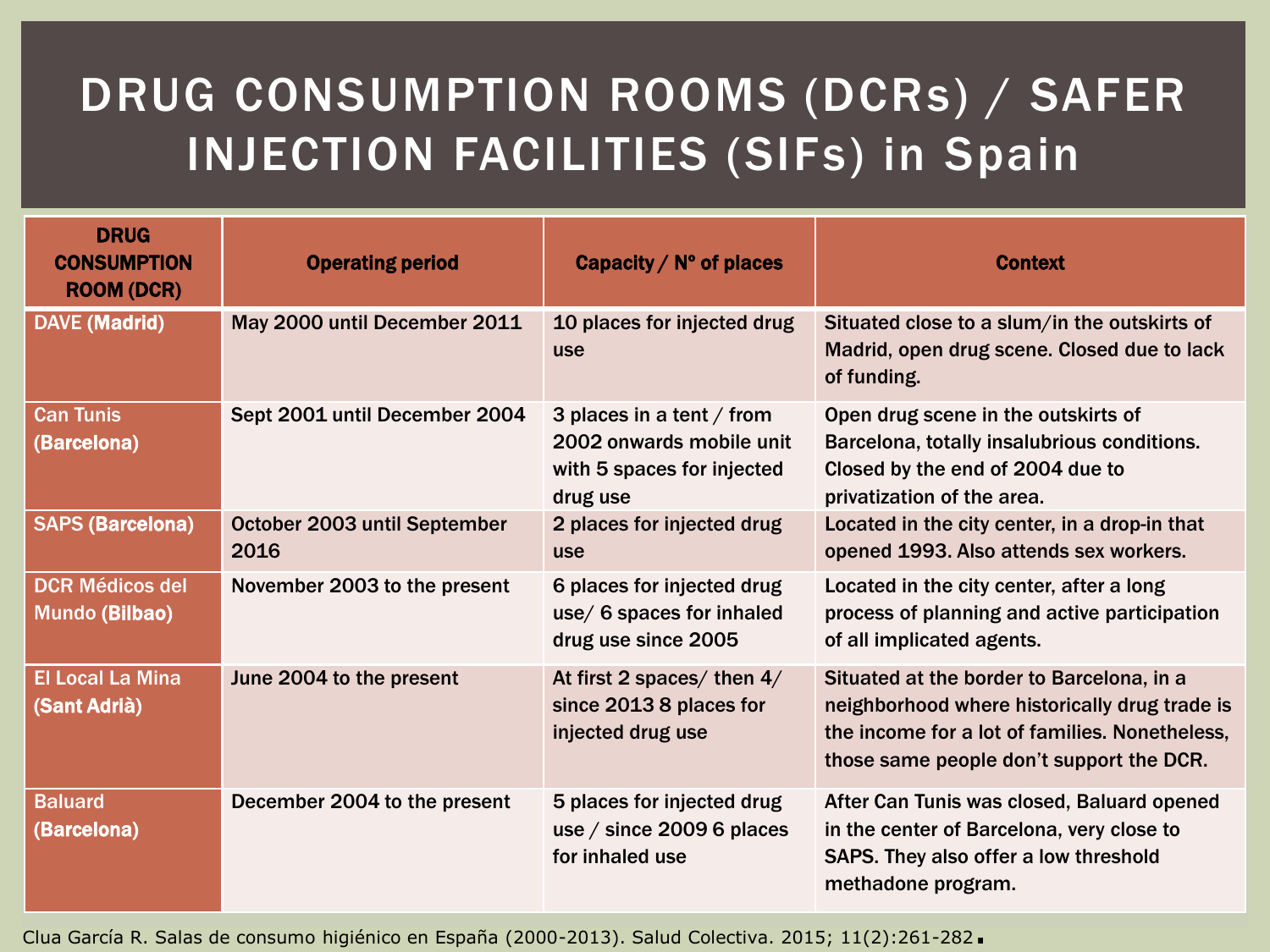#### DRUG CONSUMPTION ROOMS (DCRs) / SAFER INJECTION FACILITIES (SIFs) in Spain

| <b>DRUG</b><br><b>CONSUMPTION</b><br><b>ROOM (DCR)</b>                                                  | <b>Operating period</b>          | Capacity / $N^{\circ}$ of places                                         | <b>Context</b>                                                                             |
|---------------------------------------------------------------------------------------------------------|----------------------------------|--------------------------------------------------------------------------|--------------------------------------------------------------------------------------------|
| Mobile Unit / Zona<br><b>Franca (Barcelona)</b>                                                         | April 2005 to the<br>present     | 3 places for injected drug use                                           | Situated close to a health care center. Attends mostly<br>cocaine users.                   |
| <b>DCR</b> within<br>outpatient treatment<br><b>Centre Vall d Hebron</b><br>(Barcelona)                 | July 2005 to the<br>present      | 3 places for injected drug use                                           | Suffered severe protests from neighbors, nowadays it's<br>located on the hospital grounds. |
| <b>DCR Arrels (Lleida)</b>                                                                              | February 2009 to<br>the present  | 2 places for injected drug<br>use/ 3 places for inhaled<br>drug use      | Located in the city center, in a drop-in that opened 1994.                                 |
| <b>DCR</b> within<br>outpatient treatment<br>Centers Forum /<br>Garbivent/ Sants/<br>Sarria (Barcelona) | 2012 to the present              | 1 place / 2 places / 2 places<br>/ 1 place, all for injected drug<br>use | All located within integrated treatment Centers.                                           |
| <b>DCR</b> within<br>outpatient treatment<br><b>Centre Red Cross</b><br>(Barcelona)                     | September 2016 to<br>the present | 2 spaces for injected drug<br><b>use</b>                                 | After closing of SAPS, the DCR within the Red Cross<br>outpatient treatment Centre opened. |
| <b>Mobile unit</b><br>(Badalona)                                                                        |                                  | 2012 to the present 2 places for injected drug use                       | Strategically placed in a neighborhood with high<br>incidence of drug use.                 |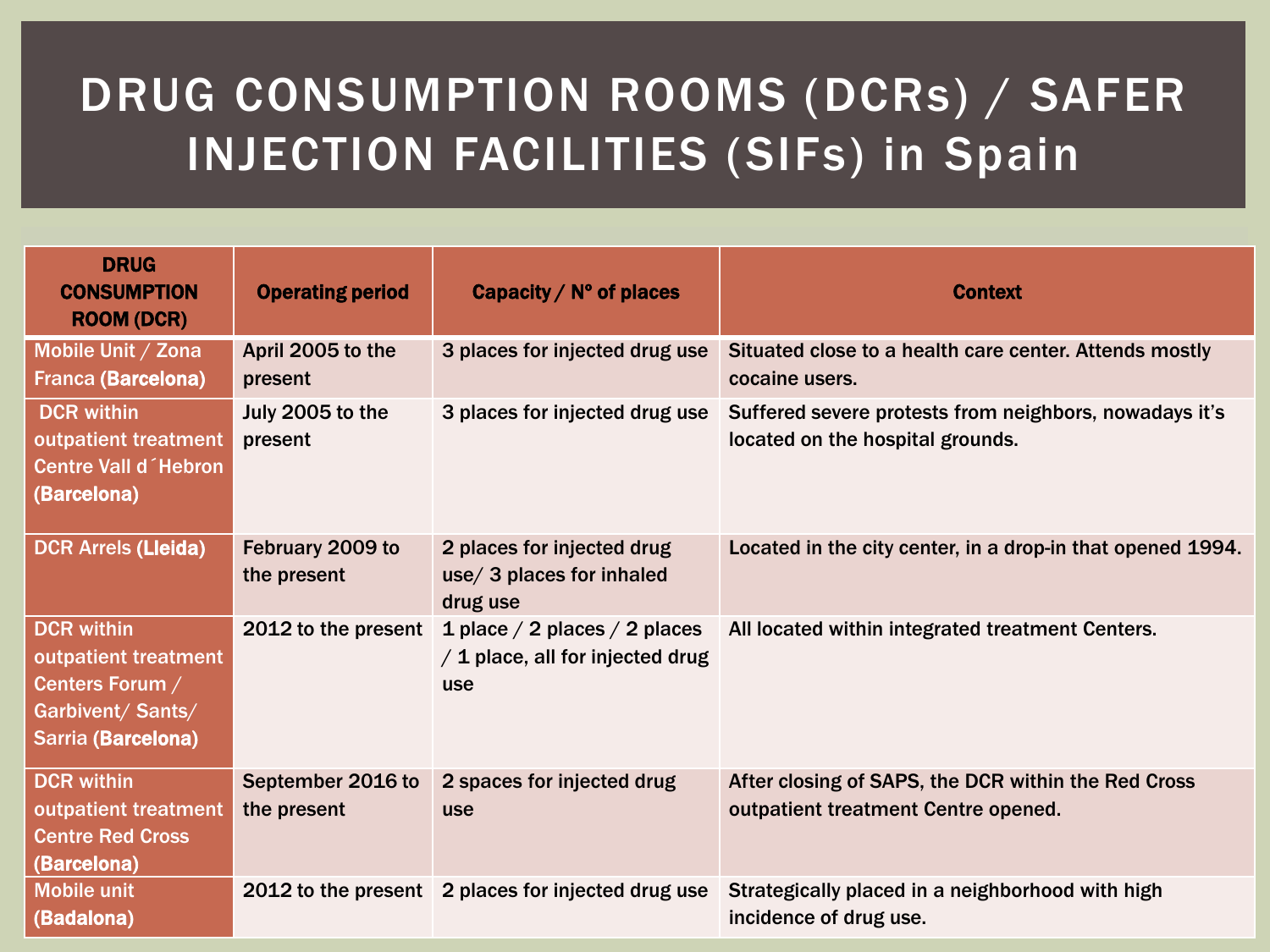# SO HOW DID WE DO IT? BARCELONA / RED CROSS

- 1982- "CAS" Low threshold treatment Centre
- 1993- "SAPS" Low threshold harm reduction Centre
- 2011- "CID" Integrated treatment Centre/harm reduction
- 2016- Integrated treatment Centre/harm reduction with consumption room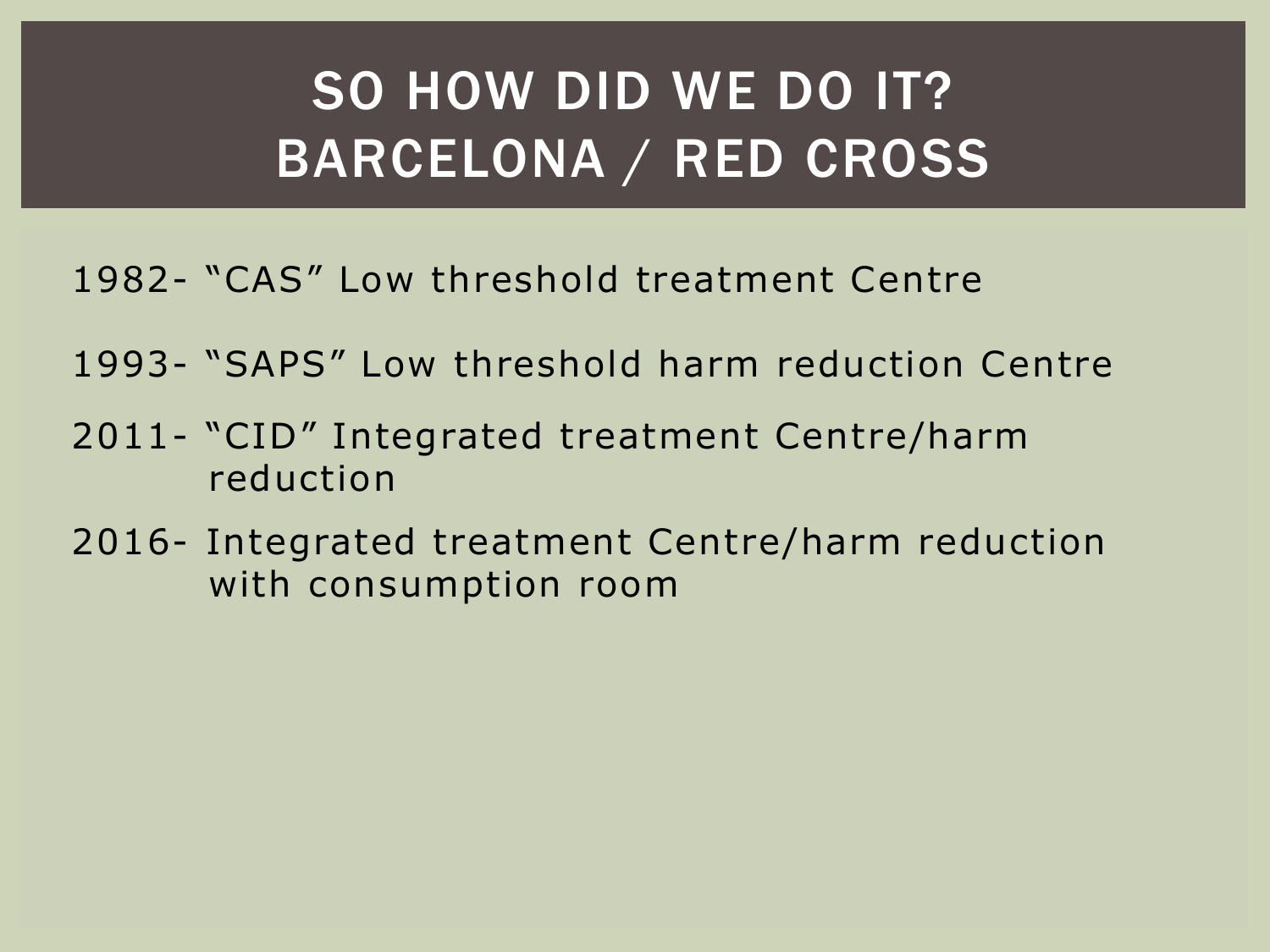# WHAT SERVICES DO WE OFFER AT THE INTEGRATED CONSUMPTION ROOM?

- **2 places for safe injection** of illegal drugs, supervised by a trained nurse, possibility of assisting the technique
- Needle exchange program and other paraphernalia (lead free tin foil for smoked heroine use, condoms…)
- **E** Workshops on safer use, safer sex, overdose prevention and Naloxone
- **Rapid test for HIV**, hepatitis C, syphilis, pregnancy
- **EX Counselling and referral into treatment**
- **Low threshold day care Centre (open Mo-Fr 8.45am-1.30pm and** 6pm-12pm)
- **Shower, washing machine, clean clothes, toiletries**
- **Nursery** (wound care, medication, blood tests, vaccination, counselling) and general practitioner 2 times a week
- **Legal advice once a week**
- **Social assistance**
- Low threshold educational support (languages, CV, job search)
- **EXPOILECTION OF MATERIAL IN the surrounding neighborhoods (payed** activity, for up to 6 clients, 2h once a week)

— …………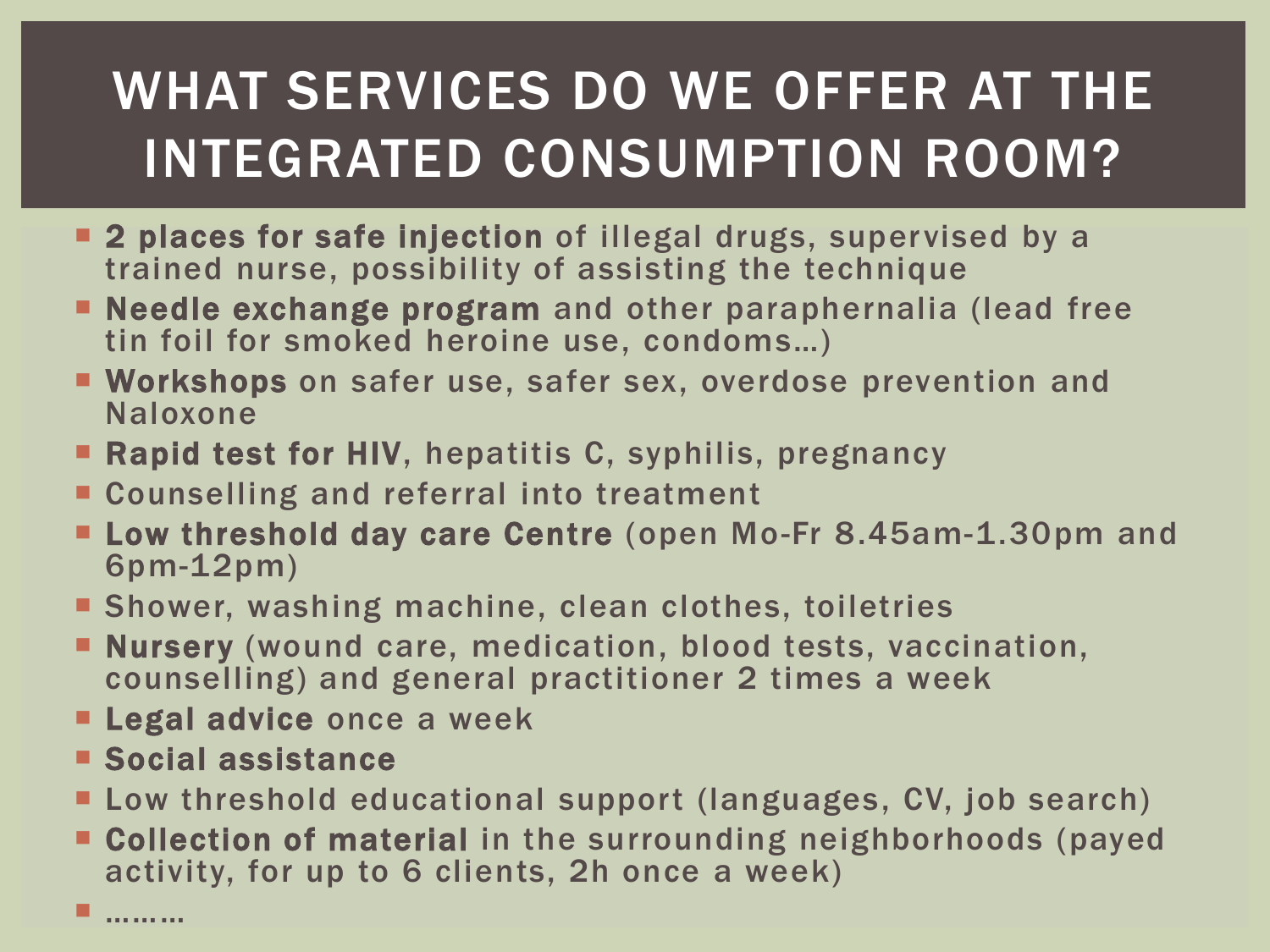#### DRUG CONSUMPTION ROOM (DCR) / SAFER INJECTION FACILITY (SIF)



#### 2003-2016



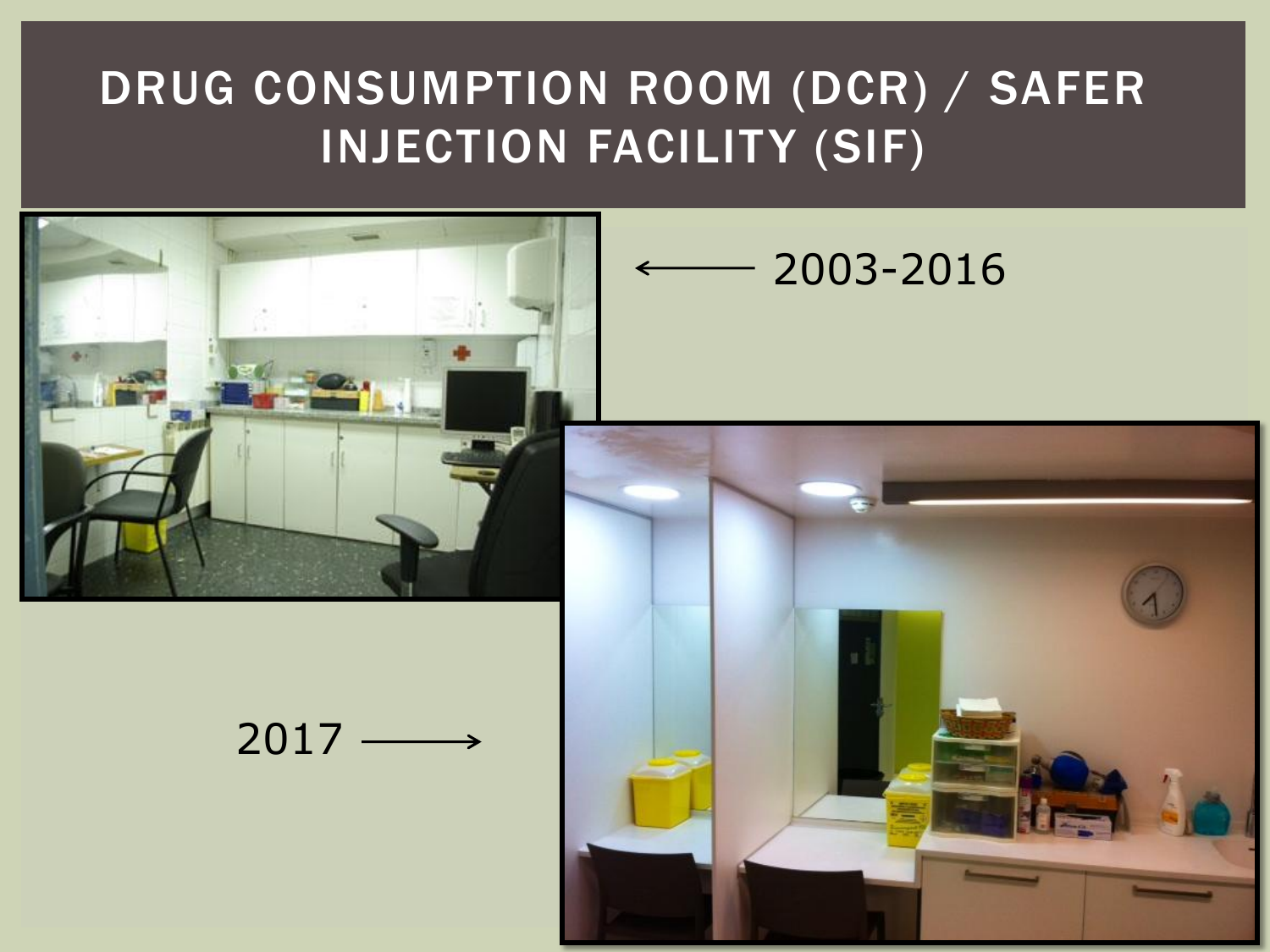#### BARCELONA – past and presence



**Can Tunis (open drug scene)**

#### **BEFORE**:

**≻** No access to water  $\triangleright$  discharged needles unattended overdoses

#### **AFTER**:

- Clean and sterile material
- $\triangleright$  Take-away containers e.g. for squatters
- $\triangleright$  Take-away Naloxone

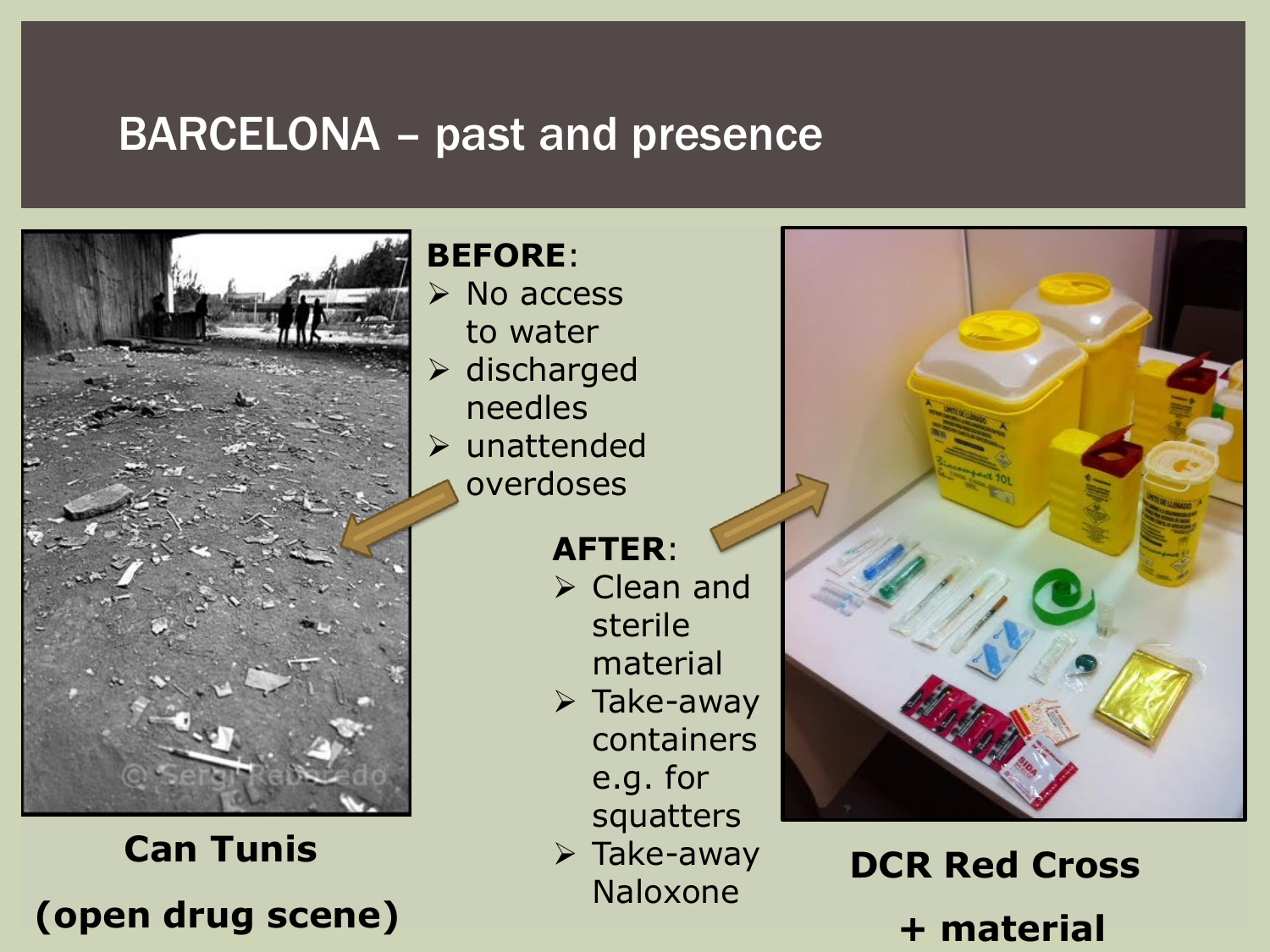#### OVERDOSE RELATED DEATHS IN BARCELONA





#### Source: Public Health Agency of Barcelona

œ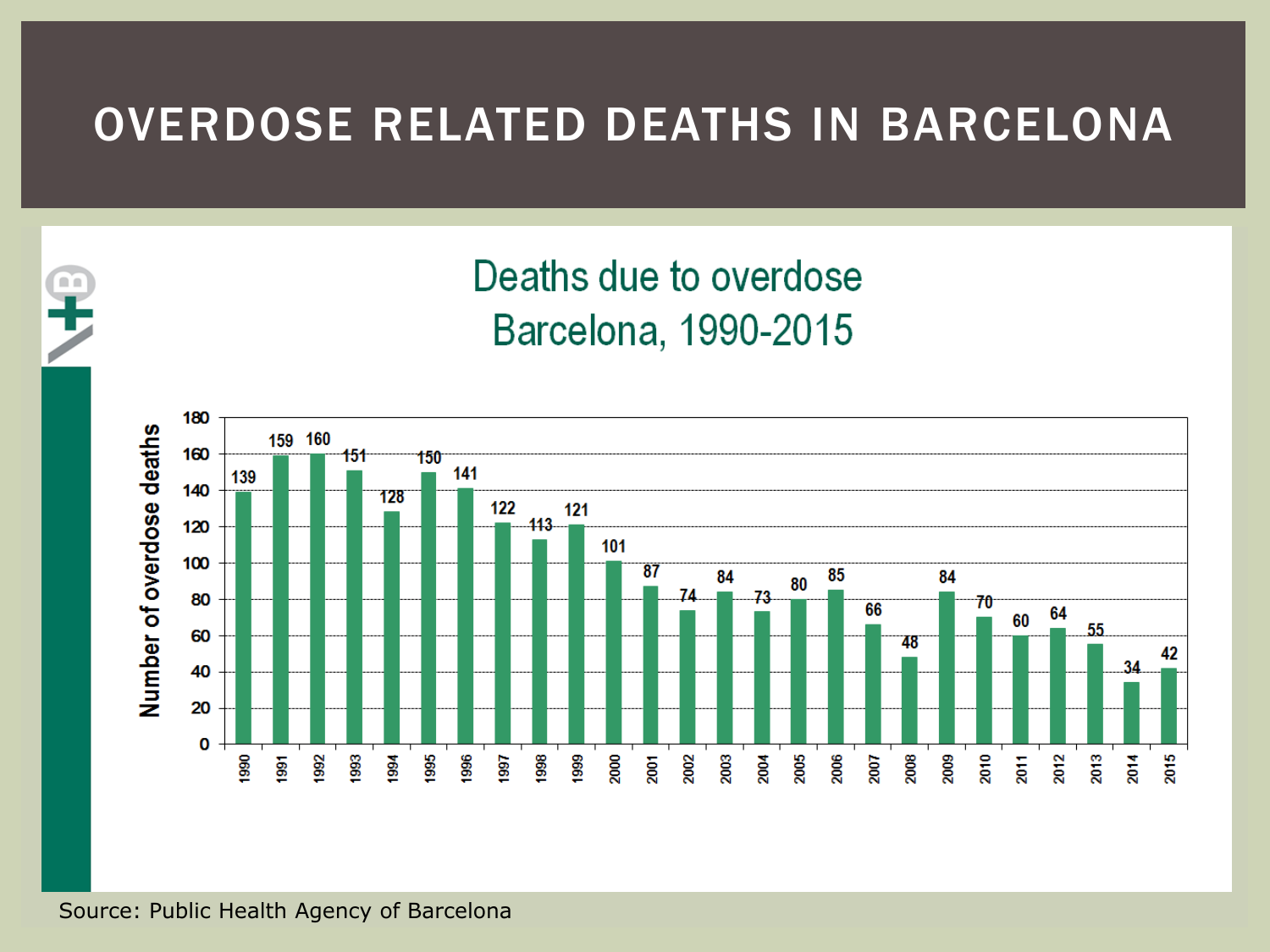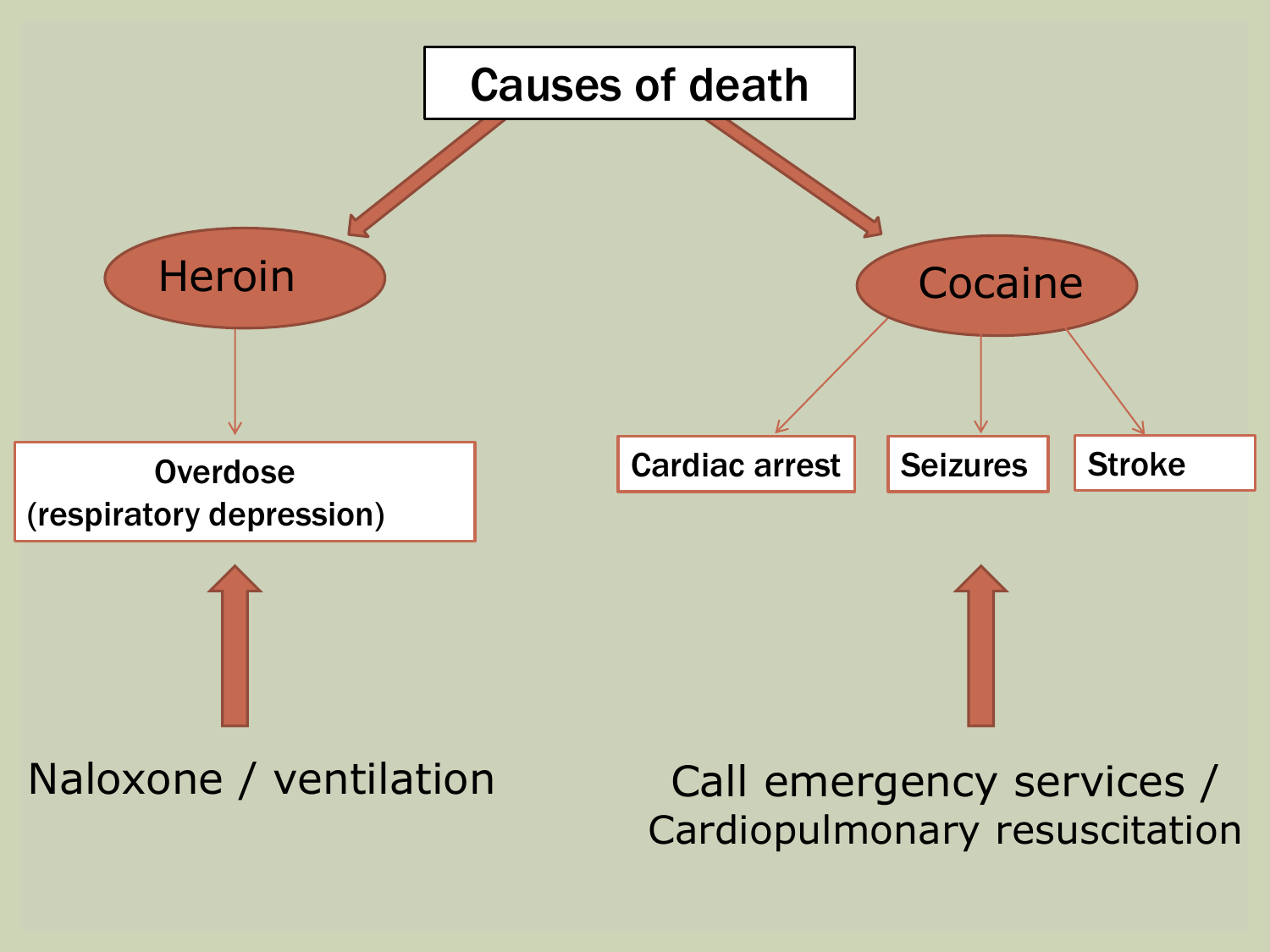#### Why are there still new HIV / HCV infections and deaths due to overdose?

Not all consumptions are supervised  $\rightarrow$  if we reached a 100% coverage of supervised consumptions, there would be no new infections / no deaths due to overdose

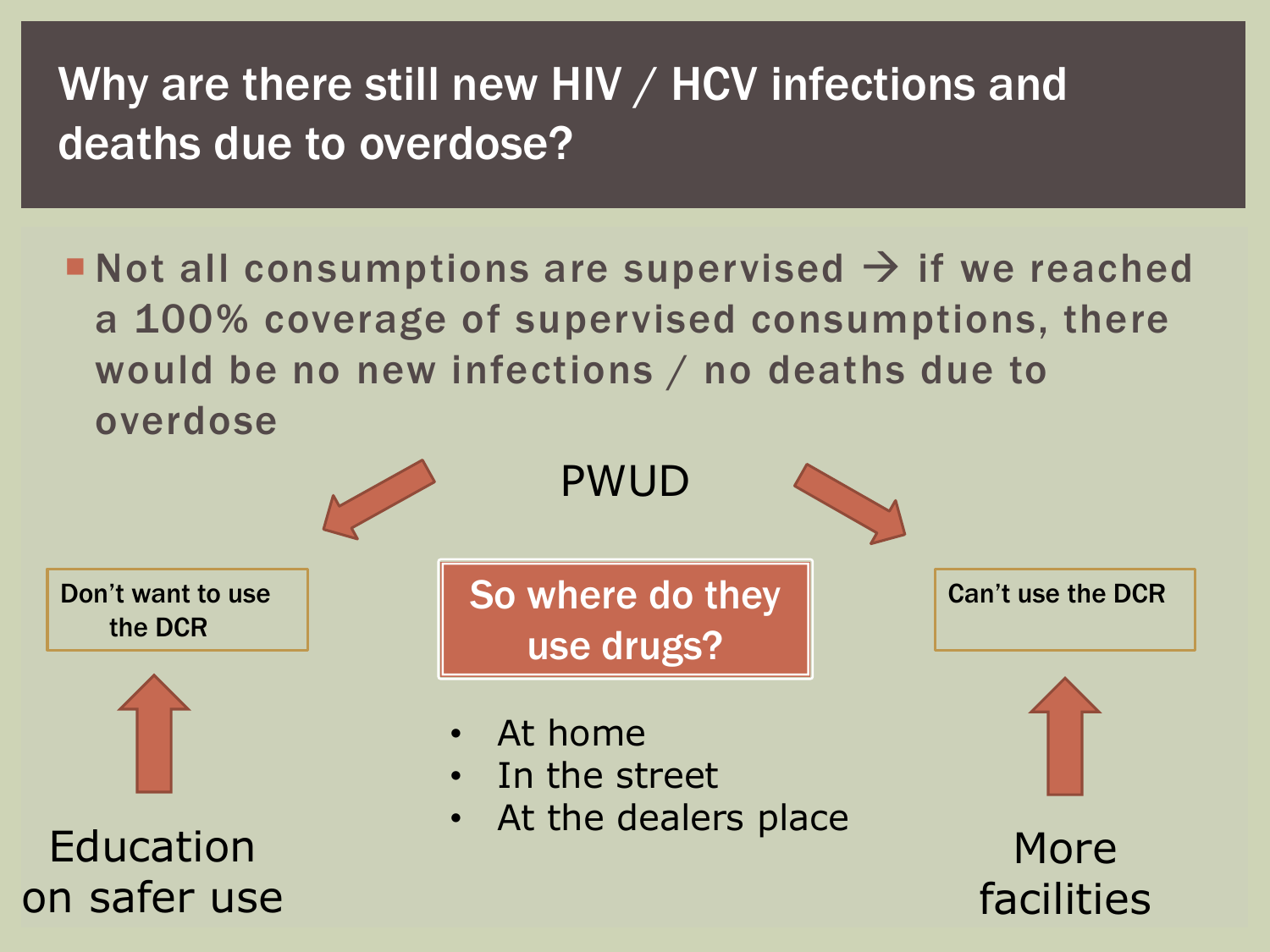#### **Challenges**

- 24/7 coverage of consumption rooms
- **Changes in the patterns of drug trade and drug** use (doses are sold in flats and must be taken on-site)
- **Appearance of new substances, related** compulsive drug use (e.g. methamphetamine, "legal highs")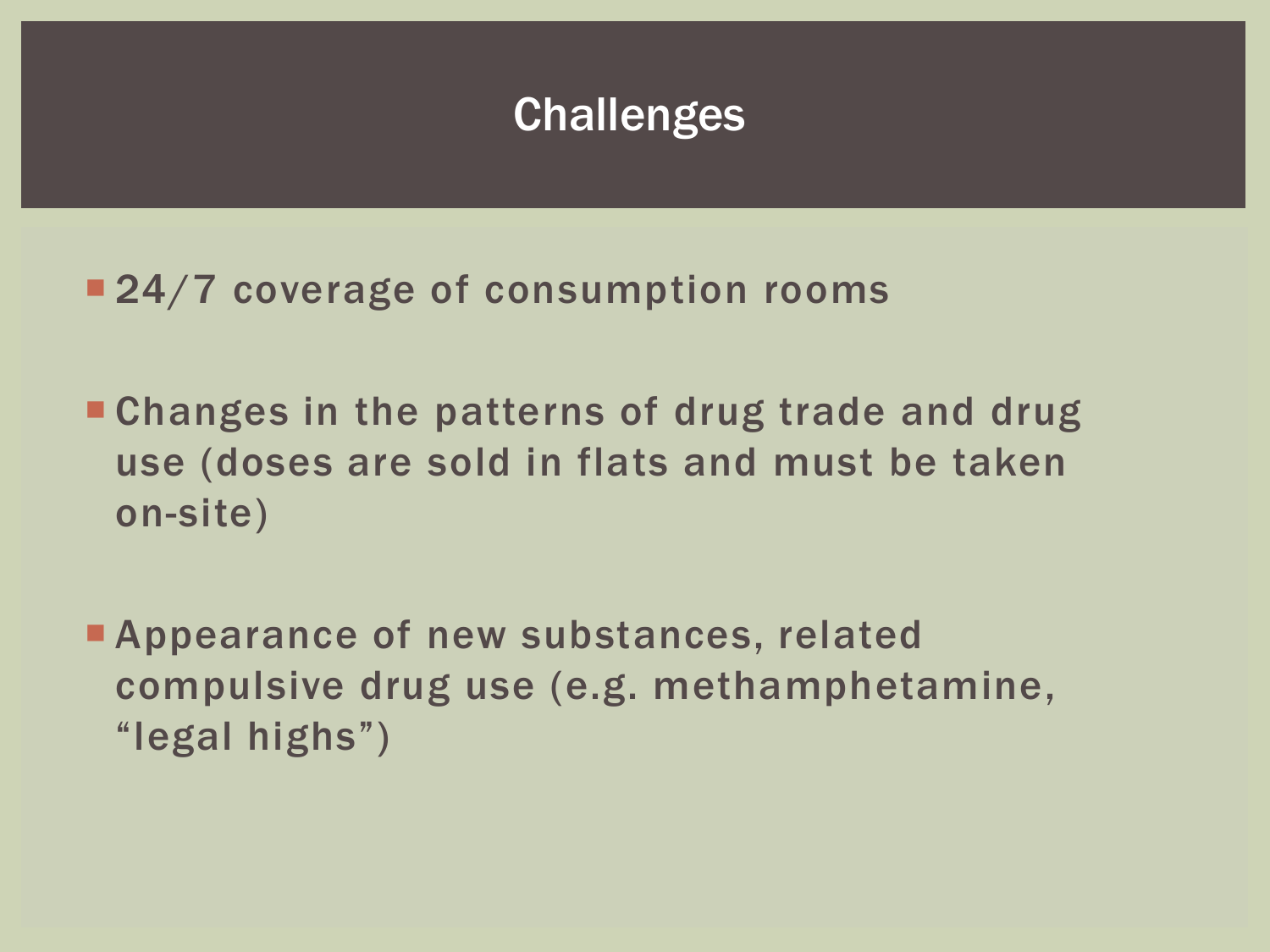# GOOD PRACTICES

- **1995: Reco.Je = activity "picking up" discharged needles + material** in the surrounding áreas  $\rightarrow$  sensitization of users and community
- **1996: screening and counselling for people who use drugs, and sex** workers (HIV, syphilis, hep A,B,C, tuberculosis, pregnancy)
- **1998: temporary accommodation** in hostels and pensions (>75% of our clients are homeless)  $\rightarrow$  lack of (adequate) responses for drug users needs, convalescence…
- **1999: determination of viral load and access to treatment**
- **2004: guaranteeing access to health care for foreigners without** documents (45% of foreign population at SAPS)
- **2007: Intervention on fines**  $\rightarrow$  **community work instead of fines or** prison sentences
- 2007: Study "Sense Sostre", grants to cover basic needs to improve the adherence to HIV treatment for homeless HIV+ drug users
- **2007: grants of small quantity to cover costs for public transport,** for clients without income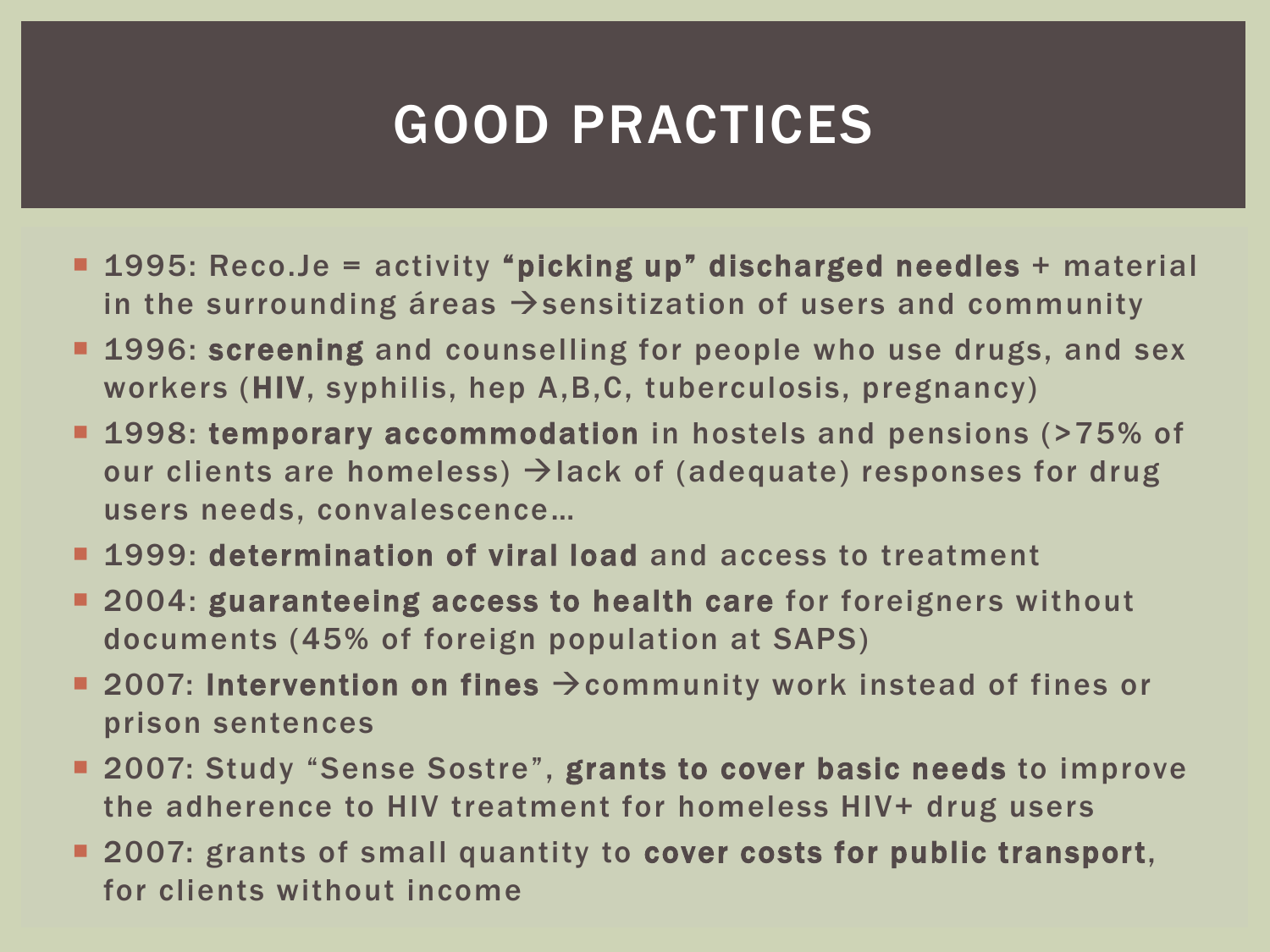#### GOOD PRACTICE ALSO MEANS:

- Response to reality: observe and react
- Client-oriented: "nothing about us, without us", implication of users in planning and execution of drug services
- **Pragmatism**
- Basic facilities
- **Holistic approach: multidisciplinary team** (health workers, social workers, psychologists, lawyers, anthropologists, job inserters, volunteers…..)

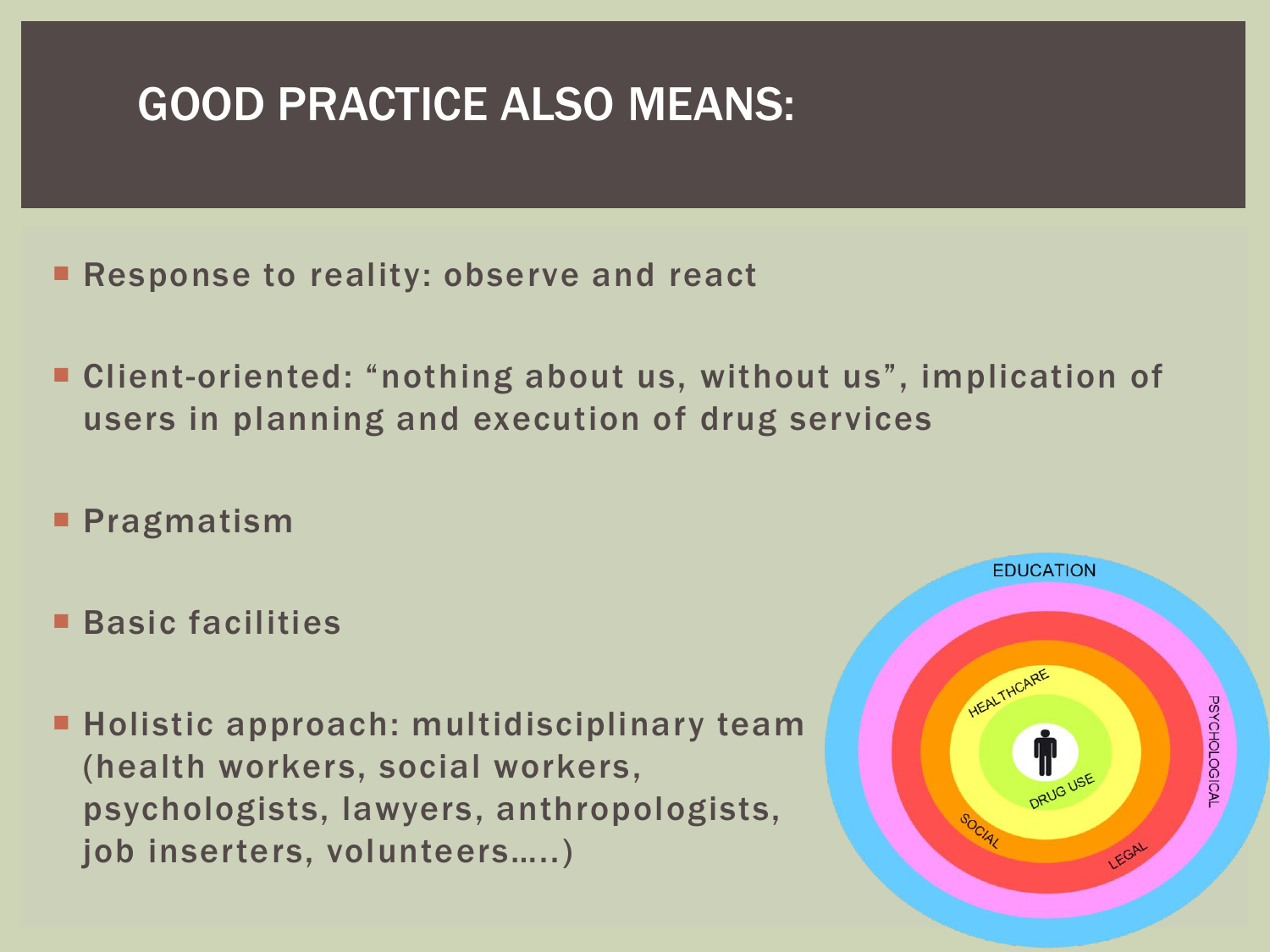# REMAINING CHALLENGES

**Smokers HCV** attention Dual diagnosis

**-Temporary lodging**